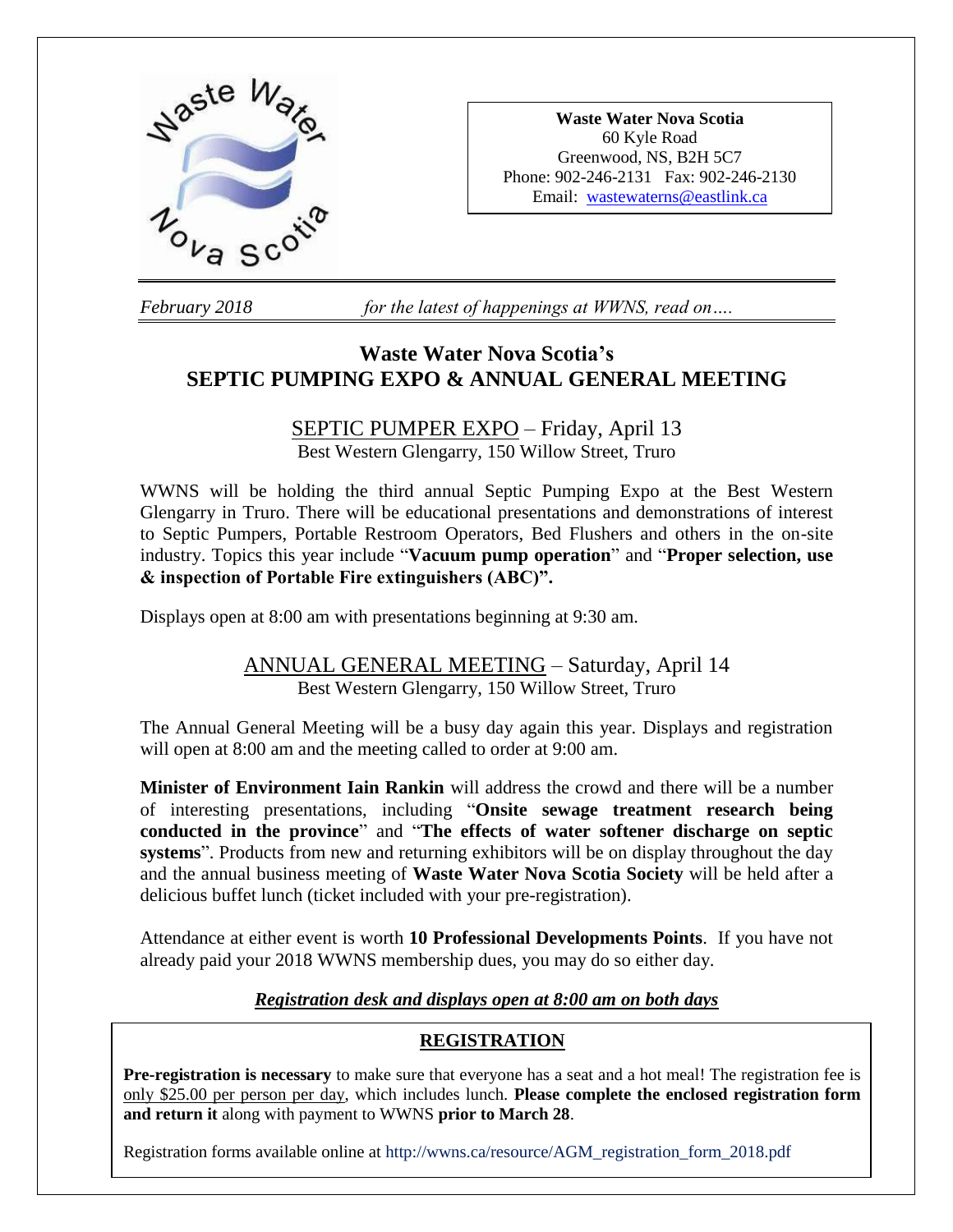### **WINTER MEETINGS AND 2018 MEMBERSHIP**

WWNS did not hold winter meetings this year. There are a large number of people who normally renew their membership when they attend a regional meeting in January / February each year. In past years, when the meetings were not held or snow removal kept people from attending a meeting, the renewal (and the associated PDP points) were missed. Please check your PDP point totals to ensure they are up to date. Member listings are updated after the AGM and at that point will only include members who have renewed for 2018.

### **DISPLAY SPONSORS**

**\*Arthur J Gallagher Canada Ltd** – Tom Baker

**\*Atlantic Purification Systems Ltd** – K. Reardon, K. O'Leary,

\***Central Equipment Inc** – Ron Kennedy, Anthony Waugh, Larry Mailman

**\*EMS Water Systems** – Simon Pearn, Brad Vincent

**\*Enviro-Step Technologies –** Dominic Mercier

**\*Hetek Solutions** – Todd Cranston

**\*Liberty Pumps** – Kevin Wynn, Nico Nirschl

**\*Maritime Hose Specialties** – Jeff Harnish, Steve Harnish

**\*McLennan Sales –** Shawn Dowling, Kyle Gracie, Lorne DeCoste

**\*PolyJohn Canada Inc –** Paul Nadia, Jake Groen

**\*Shaw Precast Solutions -** Alden Faulkner, Ryan, Brookman, Miles MacCormack

**\*Strongco Ltd –** David Major, Terry Pickard, Aaron Dodsworth

**\*Trident Pump & Filtration –** Joe Chabassol, Andrew Crawshaw

\***Urquhart-MacDonald & Associates** – J Urquhart, M MacDonald, S Urquhart, B Marr, D Fitch

**\*Waterloo Biofilter Systems Inc** – Glenn Pembleton, Matt Collins

### **FRIEND OF THE INDUSTRY AWARD**

For the past number of years, the members of WWNS have recognized one of their peers with the Friend of the Industry Award. The award is presented to a deserving individual who has contributed to the Industry by his/her professional conduct and/or work ethic. If you would like to nominate someone for this award, please forward his/her name and a brief write-up as to why you think he/she should be considered to WWNS.

#### **BOARD OF DIRECTORS**

The Board of Directors for WWNS is a very dedicated group of people volunteering their time so that our province may be a more environmentally friendly area in regards to on-site services and to ensure our families continue to live, work and play in a clean environment. Your current Board of Directors are: **Steve Williams**, Chair; **Eric Morse**, 1 st Vice, Kings, Annapolis; **Emery Peters**, Halifax, Hants; **Tom Curry**, CB Island, Guysborough, Antigonish; **Lester Berrigan**, Shelburne, Queens, Lunenburg; **Jonathan Lepper**, Cumberland, Colchester and Pictou; **Steve Meuse**, Digby, Yarmouth and **Darrell MacKenzie and Mark Jodrey**, representing the Septic Tank Cleaners and Portable Restroom Operators for the province.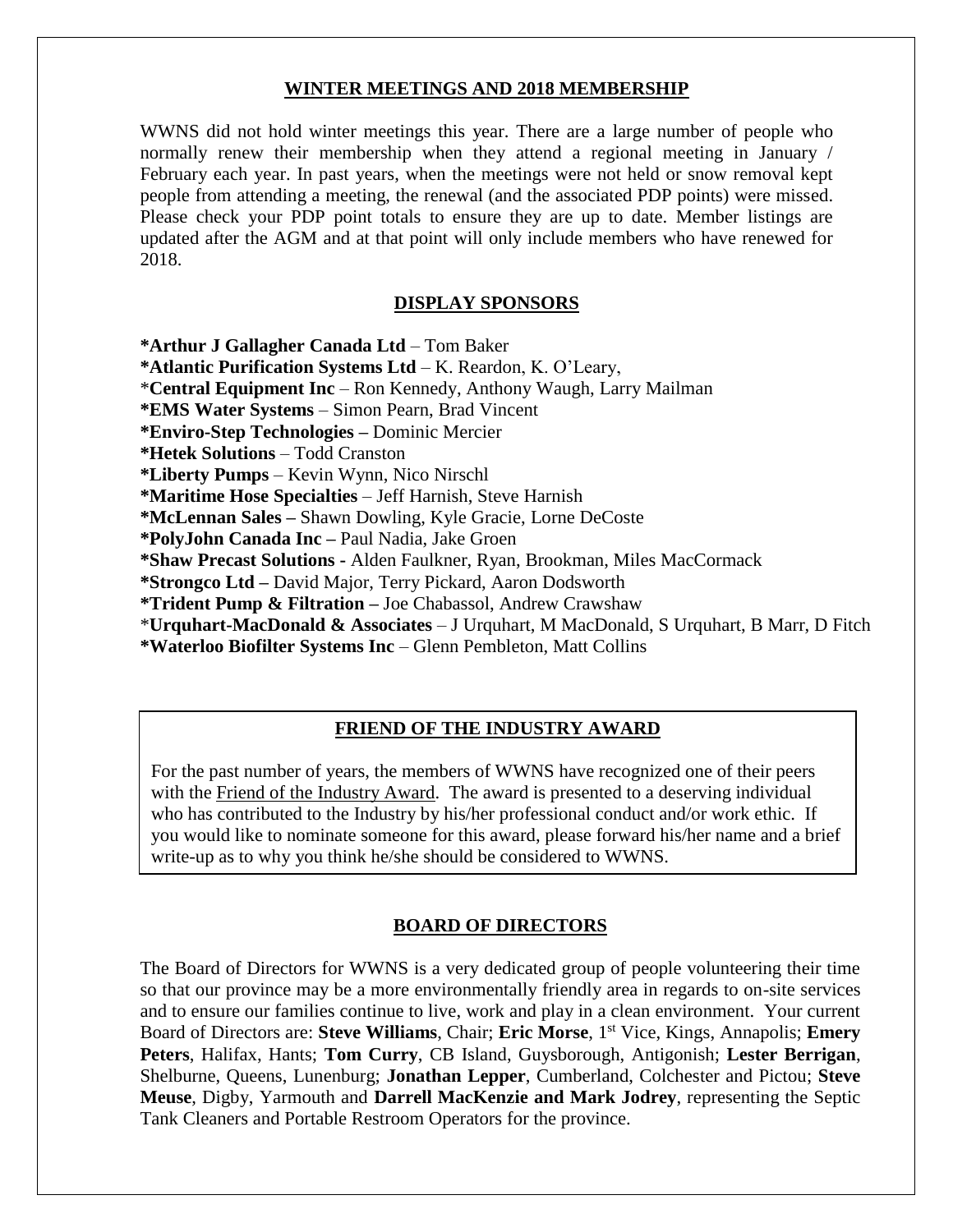## **AUXILARY PARKING**

Due to the large attendance at the Annual General Meeting, parking spaces fill up early around the Best Western Glengarry. To help with the congestion, there will be off-site parking nearby (5 minutes) at Cinaplex / Studio 7 in the Power Center located at exit 13A off Highway 102 (see map). A shuttle will provide transportation between the parking area and the Best Western Glengarry **(Saturday, April 14 only)**.

The shuttle will run all day, leaving the Power Centre at 7:45 am, 8:15am, 8:45am, 9:15am, 9:45am and 10:15am. After the 10:15 run, the shuttle will remain at the Best Western Glengarry and be available for those who want to return to their vehicles. There will be no charge for the shuttle.



### **SOCIAL EVENT**

**Nova Scotia Water Solutions**, **Septic- R-Us**, **Terra Firma Consultants Ltd** and **Finish Grade Excavation** will be hosting a social gathering for industry members on April 13 at the Best Western Glengarry in the MacLeod Room from 9 pm to 12. DJ and cash bar.

### **SPRING IDEAL HOME SHOW**

As part of our continuing public education, Waste Water Nova Scotia will once again have a booth at the Ideal Home Show, April 06 to April 08 at Exhibition Park, in Halifax. **This is a great opportunity to meet home owners and discuss the importance of a properly installed and maintained on-site sewage system.** If you are interested in staffing the booth and helping to educate the public, please contact the WWNS office.

### **INSTALLER TRAINING**

WWNS is accepting registration for an Installer training course. The course will be held on April 30<sup>th</sup> – May 2<sup>nd</sup> (registration deadline April 13<sup>th</sup>). If you are interested in this training, please contact the office of WWNS for details.